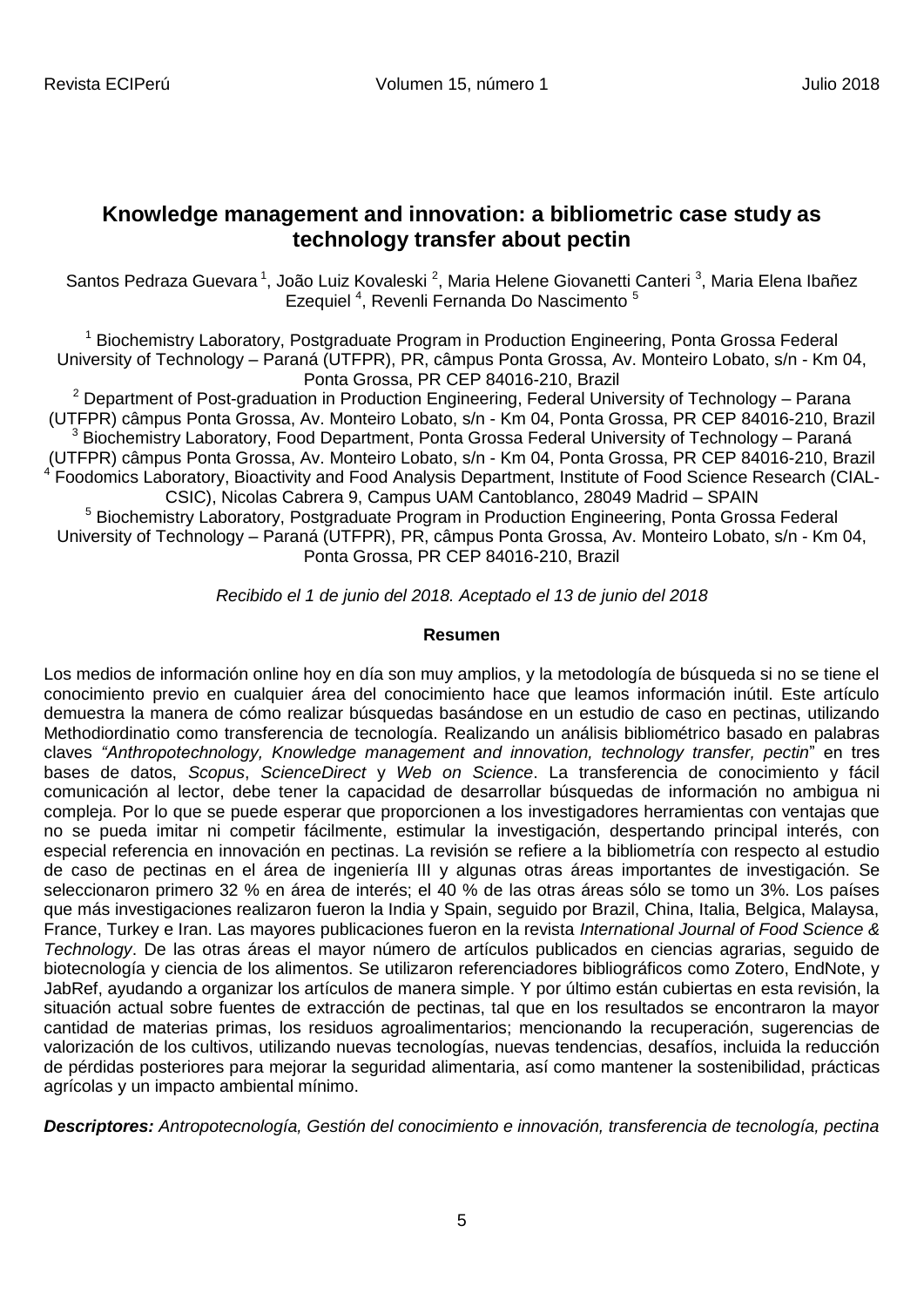#### **Abstract**

The online information media nowadays are very broad and if the research methodology does not have prior knowledge in any area, the information may be useless. This article demonstrates a way of searching based on a case study in pectins, using Methodiordinatio as technology transfer, by mean of the bibliometric analysis based on keywords "Anthropotechnology, Knowledge management and innovation, technology to transfer, pectin" in data bases, Scopus, ScienceDirect and Web on Science. The transfer of knowledge and easy communication to the reader must have the capacity to develop searches of non neither ambiguous nor complex information, providing to the researches tools with advantages that cannot be imitated or easily competed, stimulate research, arousing major interest, with special reference to pectins in innovation. The revision about the bibliometric with respect to the case study of pectins, in the area of engineering III and some other important areas of investigation. First 32% were selected in area of interest, of the 40% of the other areas only a volume of 3%. The countries with more investigations were India and Spain, followed by Brazil, China, Italy, Belgium, Malaysia, France, Turkey and Iran. The greater amount of publications was in the magazine International Journal of Food Science & Technology. In the other areas the greater number of articles was published in Agrarian Sciences, followed of Biotechnology and Food Science. Bibliographical tools such as Zotero, EndNote, and JabRef were used, helping to organize articles of simple way. Finally, the present situation on sources of pectins extraction, the agro alimentary wastes as raw material, mentioning the recovery, suggestions the valuation, using new technologies, new tendencies, challenges, including the reduction of later losses to improve the food security, as well as to maintain the sustainability practical agricultural and a minimum environmental impact were exposed.

*Keywords: Anthropotechnology, Knowledge management and innovation, technology transfer, pectin*

#### **1. Introduction**

The process of knowledge transfer is dynamic and continuous and includes a learning process for assimilation, and a series of activities that lead from the adoption to the acceptance. The communication of knowledge once acquired, can be written or verbal. The scientific community should be aware of the possible barriers to the dissemination of information if it has the intends to promote the transfer of knowledge [1].

In practice, is improves the competence and the quality of the information. It is why the acquired knowledge must be applied so that they are conserved; in such a way that it allows the scientific community to learn, more than the own knowledge.

The center in knowledge has led to a greater attention towards information technology [2 3]. Identify knowledge is base on great advantage, since it can develop, retain and transfer knowledge [4]. In many studies there are positive connections between R & D efforts (research plus development) to generate new ideas and innovation.

The exchange of information throughout the research process provides basic for the accumulation of knowledge production and scientific progress [5]. In this context, the amount of information found on Web pages is numerous, so the number of scientific publications in various Journals has increased considerably in recent years.

Two factors that contribute to this have been observed, firstly, new technologies that provide research with new scientific research, which supports the emergence of new studies; second, the need for specialization and construction of new knowledge, imposed by markets and knowledge society, which lead to the search and dissemination of new knowledge. This he is only one of several different metric possible to be used to offer investigation activity, justifying why the university is considered the best place to precede investigation initiatives and to make knowledge transfer.

The main result of the scientific activities can be found in a series of periodic Journals and the scientific publications play an important role as primary raw material, constructing scientific knowledge to accelerate the processes of the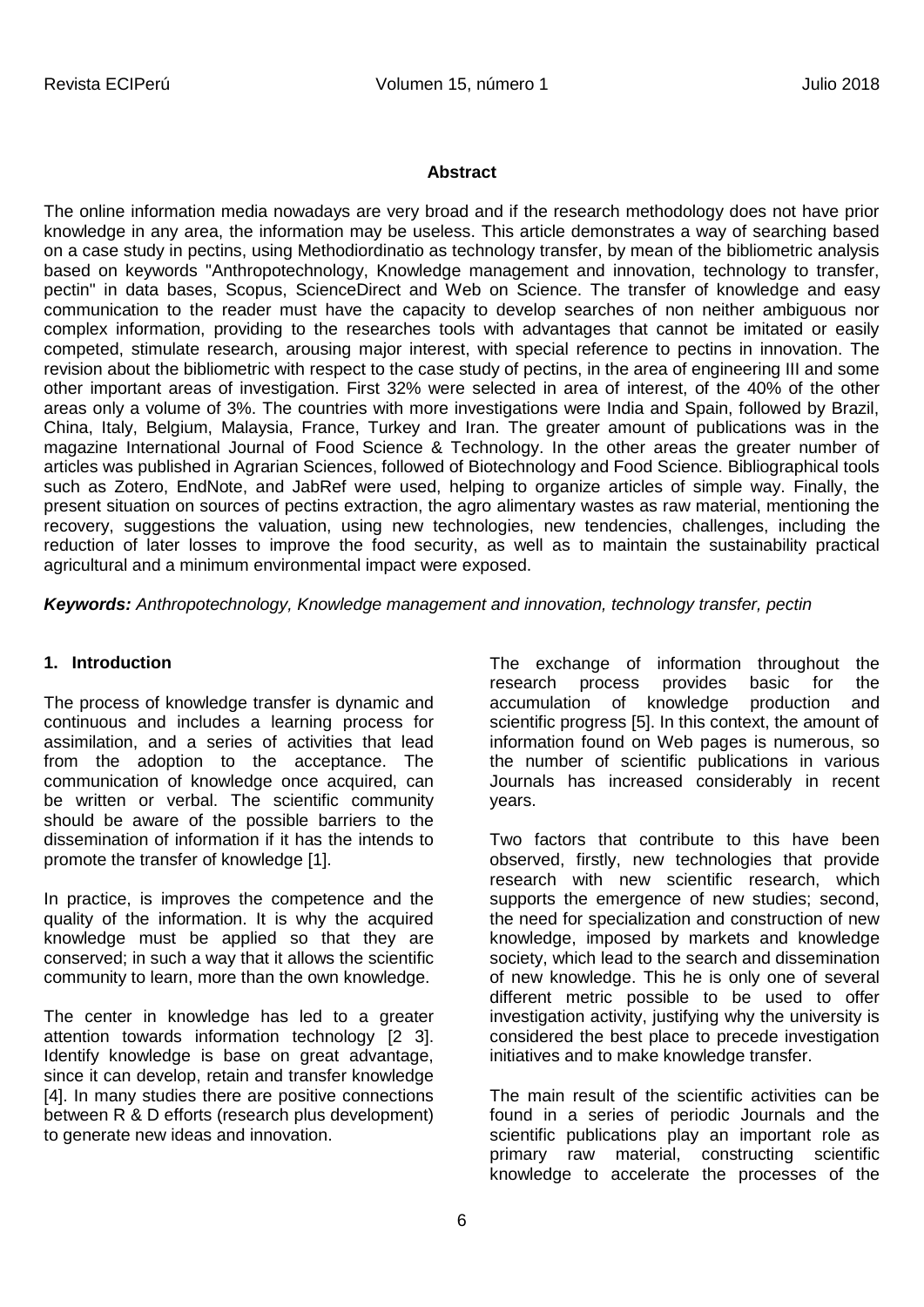technological innovation. Often the scientists create new scientific tools search of information [6].

In order to detect new dominions of investigation it is to analyze the amount of scientific publication citations [6, 7].

According to de Solla Price (1965) the scientists have tendency to mention more recent articles; and they may be excluding common articles that they deserve inclusion.

In this sense, this article is organized of the following way: revision of literature, research methodology, finally, discussion and conclusion that summarize the results, analyzes its implications of the theory and practice of the case study, and provides possible suggestions for future research. For the case study, the compilation data were carried out using Scopus, ScienceDirect and Web of science databases [8]. The study of selected case was the pectins, for with [methodiordinatio](http://reginapagani2011.wixsite.com/methodiordinatio) [5].

## **2. Theoretical Background**

## **2.1. Anthropotechnology**

The anthropotechnology is developed from diverse studies of technology transfer, from the technical and organizational point of view.

Anthropotechnology is based on a discipline to solve problems, placed by the technology transfer, which establish the diverse theoretical bases of a new knowledge [9].

For a long time, the logic of industrial development used by international development agencies, induced developing countries in an intensive way such as: equipment, machines, factories, scientific knowledge, originating the term transfer of technology.

Through the ages, the human being has sought methods and work processes that reduce effort, to have good results.

The technology can be considered as a powerful force in the sense of being able to extend the mental capacities, with the computer revolution [9, 10].

The transfer of knowledge has been considered a relatively important work as part of knowledge management [11], different types from knowledge require diverse ways of transfer [12], such as: who is the objective receiver, type, nature of the operation of knowledge to transfer in agreement proposed by Dixon cited for [12, 13].

The transfer of technologies [14] is carried out in various types and areas of knowledge and assumes different types of modalities executed by diverse reasons and it extends several academic disciplines and professions [13].

Nowadays, postgraduate programs provide a diverse knowledge transfer; as well as different methodologies for the collection of research data, the use of the keywords in any search tool Webbased search tool, quickly gives credibility, the key to writing an article.

Although there is a professional society dedicated to the TT (Journal of Technology Transfer), where there are scientific articles on TT related to companies, but the studies of research methodologies in databases related to technology transfer are few and none hydrocolloids (pectins); so this article promises to serve as a basis as an organizational framework and / or summarize the data related to pectins and the relationship with anthropotechnology

## **3. Research methodology**

## **3.1. Sample and data collection**

This study uses [Methodiordinatio,](http://reginapagani2011.wixsite.com/methodiordinatio) a methodology that proposes to select and to classify the scientific documents, including the impact factor, the number of citations and the year of publication.

## **3.2. Study of case**

The case study represents a qualitative investigation.

A case analysis is a good departure point in the inductive process of the theory Yin, 1988 quoted by Tseng, 2008, since it allows the researcher to observe and collect information about new and unknown natural phenomena that had never been studied before [15].

The intent of this case study is to gather information from the article using keywords: *Anthropotechnology, Knowledge management and innovation, technology transfer, pectin;* the information can be visualized in the tables and images with the main descriptions in pectin such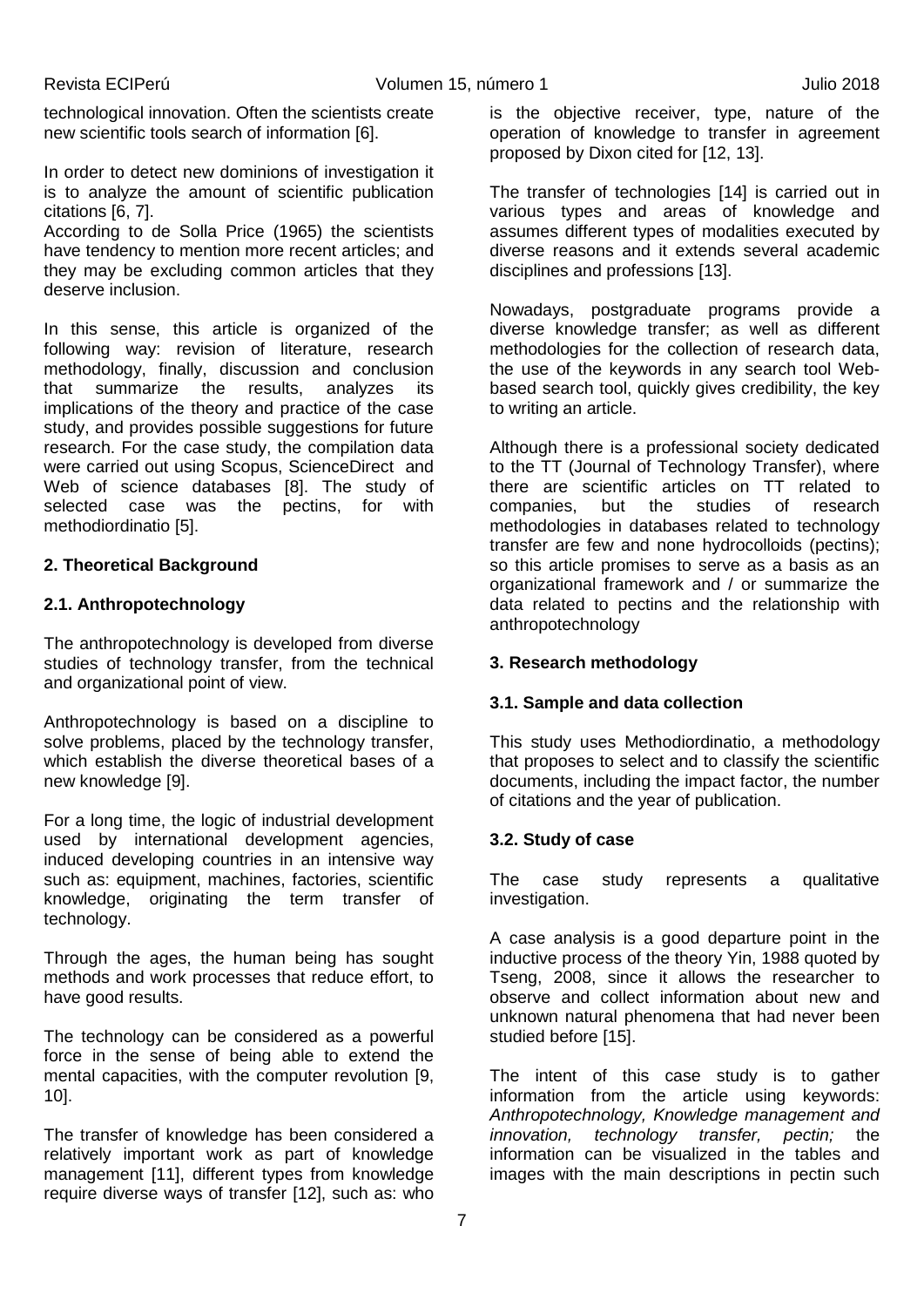as: raw material, extraction method, parameters and yield.

## **3.3. Selection of the case**

## The Pectin

This substance is commercially obtained from apple pomace, grapefruit and citrus peel [16]. Most commercial pectin is obtained from lemon peel, lime, passion fruit and apple pomace [2, 14, 17].

In the conventional way, the pectin is extracted in acid solution to temperatures around 80 °C by approx. 1 hour with continuous agitation [18]. In the industry, the pectin is extracted in acid conditions with high temperature [19].

The acid residual waters are a great environmental limitation, for today there are studies about other extraction methods that are respectful with the environment, such as of ultrasound [18, 20, 21], microwaves [18, 22] and subcritical water [20].

The properties and functionality of the pectin depend to a great extent on the structural characteristics of these polysaccharides, determined by the source, as well as treatment and conditions of extraction [23, 24].

This study of case allows to finding articles with different methodologies used for pectin extraction, its yield, raw material of extraction; using the method [Methodiordinatio,](http://reginapagani2011.wixsite.com/methodiordinatio) so that tacit and explicit knowledge takes place guided by the practice in pectins.

In general, the researchers find direct interferences in the time of information searches to write a thesis project or an article, resulting in poorly performed work.

Using this research method, the knowledge produced can serve as a reality to concur to an action, and that the researchers in hydrocolloid subjects (pectins) can compare data; on the other hand, it is based on the methodology developed by [5] ["Methodiordinatio"](http://reginapagani2011.wixsite.com/methodiordinatio), it is promising since it allows the systematic selection and classification of scientific articles using mathematical formulas. The steps information search steps in the High Impact Journal are shown in the table 1,

*Table 1: Phases search and selection of information*

| Phases | Description                               |
|--------|-------------------------------------------|
| (1)    | Determination of key words                |
| (2)    | Search in the main data bases: Scopus,    |
|        | CienceDirect, Web of Science              |
| (3)    | Filter or bibliometrics in data bases     |
| (4)    | Article extraction using three referrers: |
|        | EndNote (version:<br>X8),<br>Zotero       |
|        | (version:4.0.26)<br>JabRef<br>and         |
|        | (version:2.10)                            |
| (5)    | Article<br>analysis<br>according<br>tΩ    |
|        | Methodiordinatio                          |
|        | Decision of article selection             |

*Source: the authors*

**3.4. Study of case – Articles of extraction of pectin.** Table 2, table 3 and table 4, shows collected data, as pectin extraction parameters.

## **4. Result**

Using the [Methodiordinatio,](http://reginapagani2011.wixsite.com/methodiordinatio) in the search of information we found 155 articles and we used 74 papers in all the revision. For the study of case, 34 papers were selected.

According the results, 32 % of all the researched in Journals belong to the area of Engineering III, but only 19 Journals were selected. 40 % of articles belong to the area of Food Science and 3 % were selected single, 4 % belong to Agrarian Sciences and it was selected 2 % equal to Biotechnology; 1 % belongs to Environmental Sciences as showed in Figure 1.

About the Figure 2, in relation to countries, we find 10 countries, distributing 21 % India, 21 % Spain, Brazil with 16 %, the smaller percentage by China and Italy. Belgium, Malaysia, France, Turkey and Iran, with 5 % reach one.

All these researches were published in Journals of high impact is to say A1, A2, B1 and B2 respectively (Figure 3).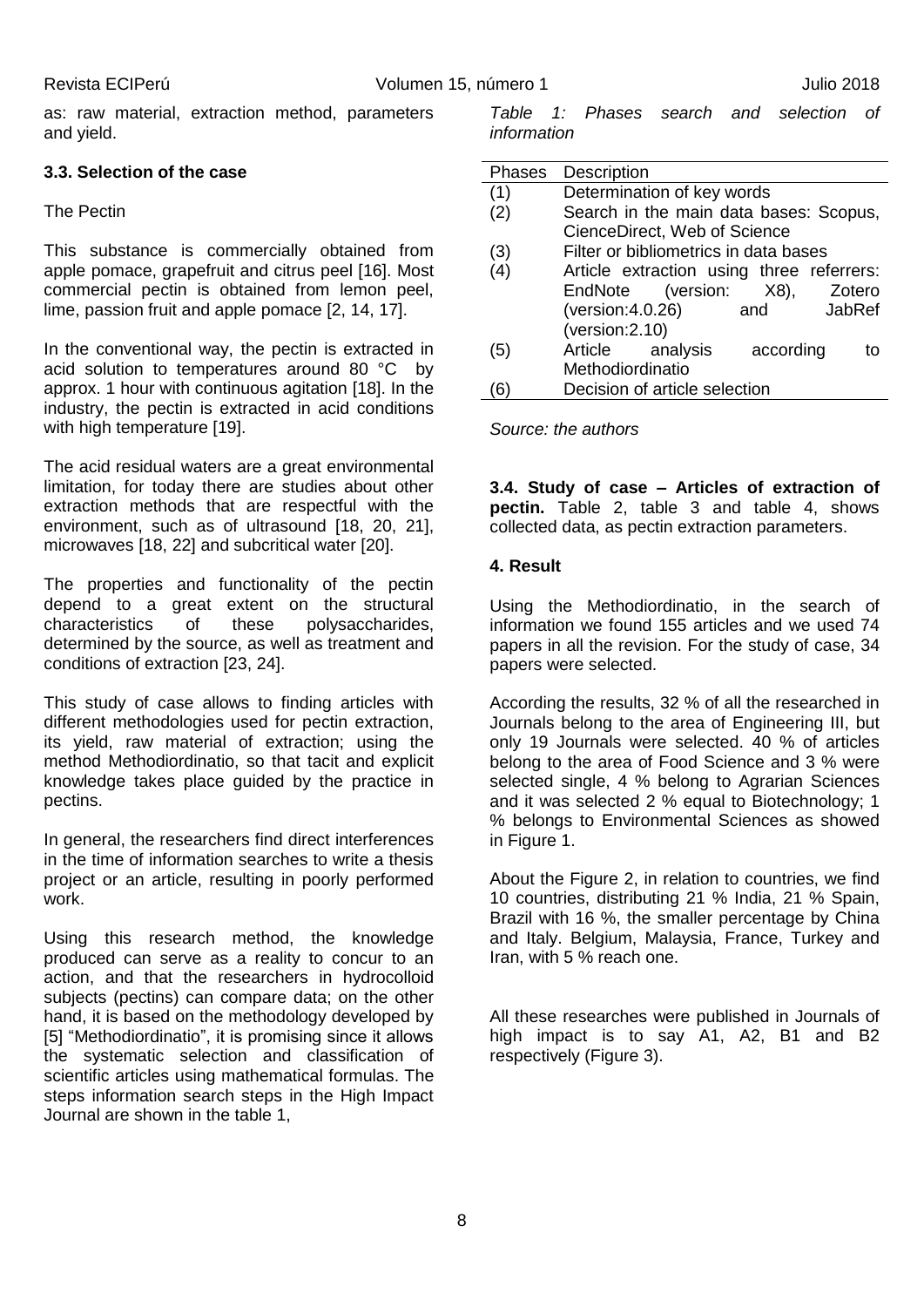*Table 2: Summary of results of bibliographical review. Number of Ranking according to [Methodiordinatio.](http://reginapagani2011.wixsite.com/methodiordinatio) Raw material of pectin obtain, method of extraction in specialized Journals from Engineering III (1-20) and group of other areas of research*

| Ranking<br>number | <b>Fruit</b>                                                                      | <b>Method of extraction</b>                                                                                                                                                                                                                                                                                                     | <b>Conditions</b>                                                                                                                                                                             | pH                                            | <b>Temperature</b> | <b>Extraction</b><br>time   | Yield<br>(Galacturonic<br>Acid (GaIA))     |
|-------------------|-----------------------------------------------------------------------------------|---------------------------------------------------------------------------------------------------------------------------------------------------------------------------------------------------------------------------------------------------------------------------------------------------------------------------------|-----------------------------------------------------------------------------------------------------------------------------------------------------------------------------------------------|-----------------------------------------------|--------------------|-----------------------------|--------------------------------------------|
| $\mathbf{1}$      | Durian rind (Durio zibethinus)                                                    | Solid-liquid [25] ratio (1: 5-1: 15<br>q/ml)                                                                                                                                                                                                                                                                                    | SL ratio 1:10<br>g/ml                                                                                                                                                                         | 2.8                                           | 86 °C              | 43 min                      | $(9.1\% \pm 0.5\%)$                        |
| 2                 | (Poncirus<br>Thorny<br>orange<br>sweet orange (Citrus<br>trifoliata)<br>sinensis) | Electromagnetic induction                                                                                                                                                                                                                                                                                                       |                                                                                                                                                                                               | 1.2                                           | 80 °C              | 90 min                      | 24% (w/w)                                  |
| 3                 | Grapefruit peel (Citrusxparadisi)                                                 | Ultrasound-assisted<br>heating<br>extraction (UAHE)<br>Power intensity 12.56 W/cm <sup>2</sup>                                                                                                                                                                                                                                  | 66.71 °C<br>Furthermore, UAHE pectin<br>possessed lower viscosity,<br>molecular<br>weight<br>and<br>degree of etherification, but<br>higher degree of branching<br>and purity than CHE pectin |                                               |                    | 27.95 min                   | 27.34%                                     |
|                   |                                                                                   | Conventional heating extraction<br>(CHE)                                                                                                                                                                                                                                                                                        |                                                                                                                                                                                               |                                               | $80.1 \text{°C}$   | 73.9 min                    | 11.12%                                     |
| 4                 | fruit peel<br>(Passiflora<br>Passion<br>edulis f. flavicarpa)                     | (628)<br>W).<br>Microwave-power<br>emerged as the best extracting agent in terms of<br>yield (18.2%), however, the obtained pectin<br>exhibited low purity and<br>low degree of<br>etherification. The time and microwave-power<br>significantly affects the yield of pectin extraction<br>with both nitric and tartaric acids. | of<br>Degree<br>64.15% for nitric acid)                                                                                                                                                       | etherification<br>(64.56% for acetic acid and | 9 min              | 13 and 12.9%                |                                            |
| 5                 | fruit<br>(Passiflora<br>Pasion<br>peel<br>edulis)                                 | Conventional heating using HPP<br>(High pressure assisted) as pre-<br>treatment. Solid/liquid ratio 1:30                                                                                                                                                                                                                        | 300 MPa                                                                                                                                                                                       |                                               | 50 ° C             | 20 min                      | At 100 ° C 17<br>min is obtained<br>14.34% |
| 6                 | Orange peel (Citrus sinensis)                                                     | Microwave assisted extraction.<br>solid-liquid ratio of 1: 16.9 g/ml                                                                                                                                                                                                                                                            | Microwave<br>power of 422<br>W                                                                                                                                                                | 1.4                                           |                    | Irradiation<br>time $169 s$ | 19.24%                                     |
| $\overline{7}$    | Carcia papaya L. peel<br>(Papaya carica L.)                                       | Solid-liquid ratio of 1:15 g/ml.<br>Microwave assisted extraction                                                                                                                                                                                                                                                               | Microwave<br>power of 512<br>W                                                                                                                                                                | 1.8                                           |                    | 140 s                       | 25.41%                                     |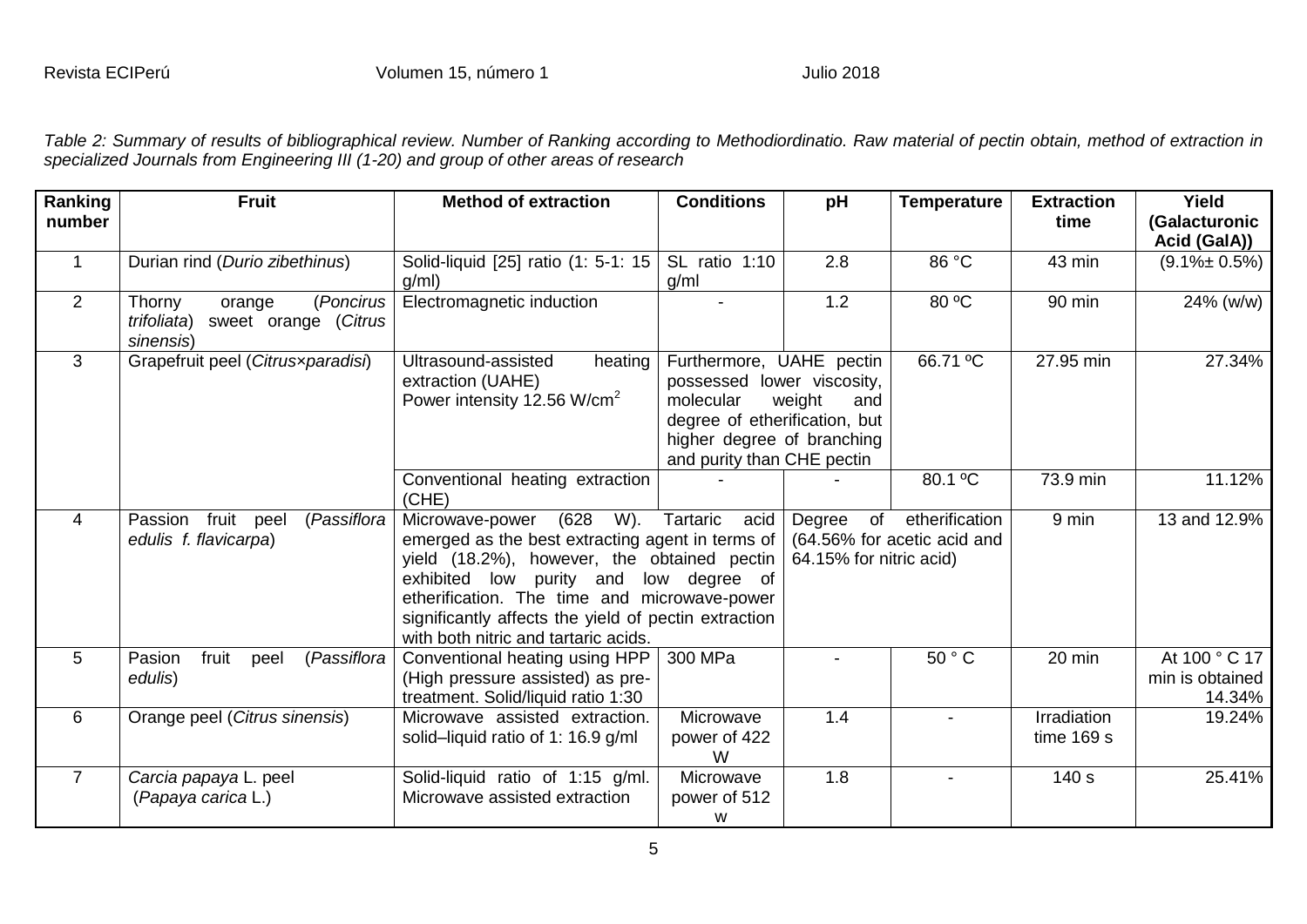Revista ECIPerú **Calculation de Santonio Volumen 15, número 1** de 2018 de 2018

| Ranking<br>number | <b>Fruit</b><br><b>Method of extraction</b>                                         |                                                                                                            | <b>Conditions</b>                            | pH                       | <b>Temperature</b> | <b>Extraction</b><br>time | Yield<br>(Galacturonic<br>Acid (GalA))                      |
|-------------------|-------------------------------------------------------------------------------------|------------------------------------------------------------------------------------------------------------|----------------------------------------------|--------------------------|--------------------|---------------------------|-------------------------------------------------------------|
| 8                 | Apple Pomace (Malus domestica)                                                      | Ethanol used in pectin precipitation at pH 1.5<br>increases the yield of the precipitate                   |                                              | 1.5 to 2                 | 80 to 90 °C        | 1 to 3 h                  | 3.4% to 8.9%.                                               |
| 9                 | 'Pera'<br>sweet orange<br>(Citrus<br>sinensis L. Osbeck.)                           | Solution<br>of<br>citric<br>acid<br>(solute/solvent 1:70) $\approx$ Ration<br>$m/v$ : 1:70 (mass: volume). | 650 rpm                                      | $\overline{2.5}$         | 80 °C              | 120 min                   | 11.26%<br>(albedo)<br>8.51%<br>(flavedo) g<br>pectin/g dry) |
| 10                | Orange pomace (Citrus sinensis The yield of extraction with citric acid was<br>(L.) | 17.75% and amid condition of extraction with<br>nitric acid was 10.9 %                                     |                                              | $2.5 \pm 0.5$            | 80 °C              | 20 min                    | 17.75% Rdo.<br>Flour                                        |
| 11                | Faba bean hulls (Vicia faba L.)                                                     | Extraction with ethanol, solid to<br>liquid $(1:25)$                                                       |                                              | 1.5                      | 85 °C              | 80 min                    | Rdto. 12.55%<br>13.79%                                      |
| 12                | Durian Rind (Durio zibethinus)                                                      |                                                                                                            |                                              | $\overline{2.0}$         | 90 °C              | 4 h                       |                                                             |
| 13                | Lemon peels (Citrus limón)                                                          | $\overline{HCI}$ , $\overline{HNO_3}$ , the best results in<br>terms of yield HCL                          |                                              | $2.5 - 3.5$              | 70 °C              | 4h                        | $>20\%$ (HNO <sub>3</sub> )<br>26.3<br>%±1.3(HCL)           |
| 14                | Flour apple (Malus domestica)                                                       | Solute/solvent 1:50                                                                                        | 68.84%<br>Degree<br>of<br>etherification     | 2.5                      | $97^{\circ}$ C     | 30 min                    | $9.73\%$                                                    |
|                   | Apple pomace (Malus domestica)                                                      |                                                                                                            |                                              |                          |                    |                           | 6.13%                                                       |
| 15                | Mango (Mangifera indica) and<br>ambarella (Spondias cytherea)<br>peel               | Hydrochloric acid                                                                                          |                                              | 1.5                      | 85 °C              | 1 <sub>h</sub>            | 15-20%                                                      |
| 16                | Orange peel                                                                         | The best result was obtained<br>with<br>oxalate<br>ammonium<br>extraction 0.25 %                           |                                              | $\overline{3.5}$         | 75 °C              | 90 min                    | 30.12%                                                      |
| 17                | Apple pomace and citrus peel                                                        | Subcritical water                                                                                          |                                              | $\overline{\phantom{a}}$ | $\blacksquare$     | $\sim$                    | 21.95% (citrus<br>peel)                                     |
|                   |                                                                                     | Apple pomace                                                                                               | $\overline{a}$                               | $\blacksquare$           |                    |                           | 16.68%                                                      |
| 18                | Material enriched with beet pulp<br>(Beta vulgaris)                                 | Ultrasonic-assisted treatment<br>combined with subcritical water                                           | 10.70<br><b>MPa</b><br>liquid/solid<br>44.03 |                          | 120.72 °C          | 30.49 min                 | 24.63%.                                                     |
| 19                | Orange juice remainders                                                             | Orange juice waste assisted by<br>ohmic heating                                                            | Voltaje<br>15<br>V/cm                        |                          | 90 °C              | 30 min                    | 14.32g/100gdm                                               |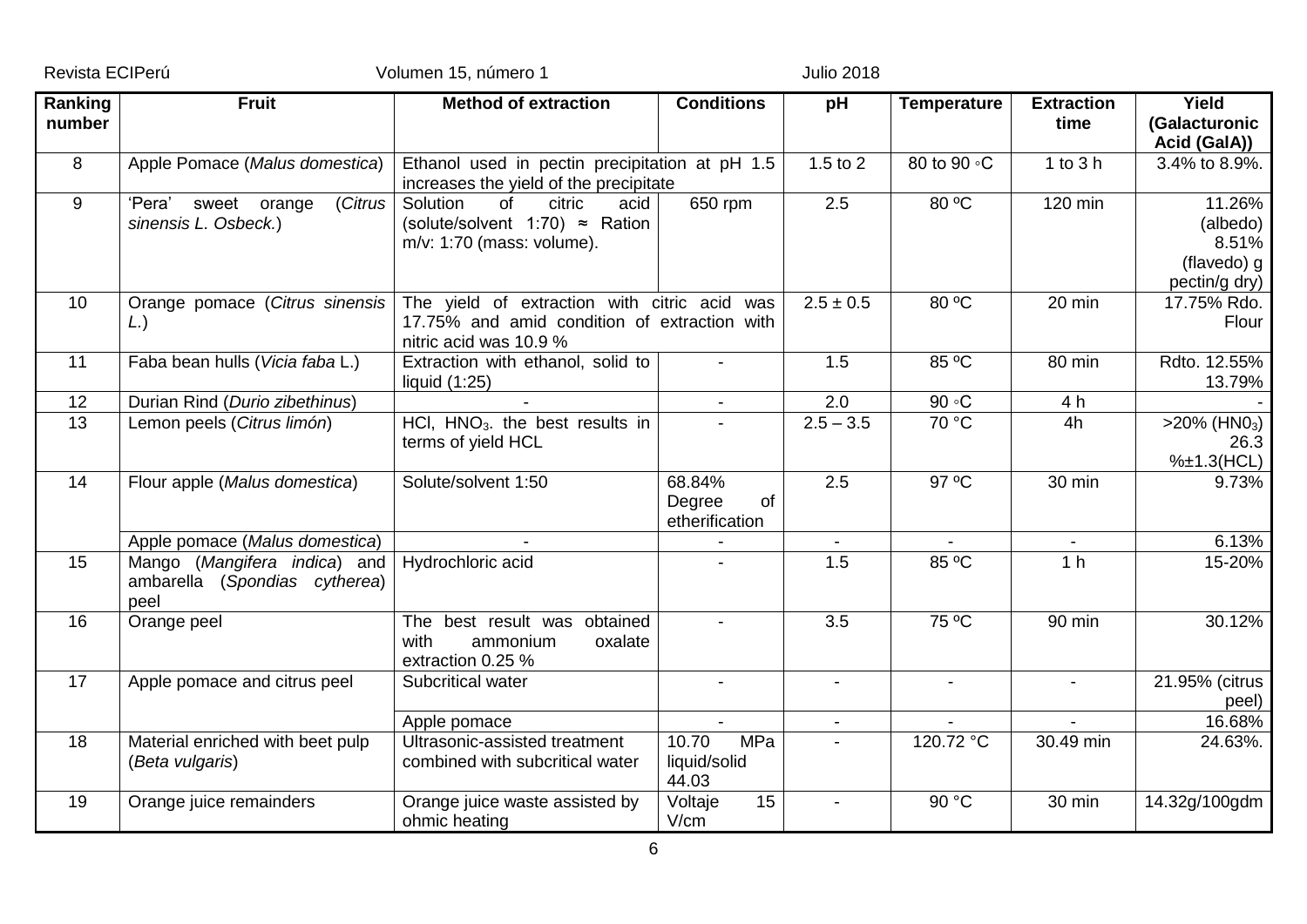| Ranking        | <b>Fruit</b>                                                                     | <b>Method of extraction</b>                                                 | <b>Conditions</b>        | pH             | <b>Temperature</b> | <b>Extraction</b> | Yield                                                 |
|----------------|----------------------------------------------------------------------------------|-----------------------------------------------------------------------------|--------------------------|----------------|--------------------|-------------------|-------------------------------------------------------|
| number         |                                                                                  |                                                                             |                          |                |                    | time              | (Galacturonic                                         |
|                |                                                                                  |                                                                             |                          |                |                    |                   | Acid (GalA))                                          |
|                |                                                                                  | Conventional method                                                         |                          |                |                    |                   | 13.53g/100                                            |
|                |                                                                                  |                                                                             |                          |                |                    |                   | gdm                                                   |
|                |                                                                                  | <b>Others research fields</b>                                               |                          |                |                    |                   |                                                       |
| $\mathbf{1}$   | Pomelo peels (Citrus grandis)                                                    | Hot-solvent<br>microwave<br>extraction (HSME) smaller time<br>greater yield | 520W                     | 2.0            |                    | 5.6 min           | 0.05 e 2.93%<br>$3.29 \pm 0.15\%$                     |
| 2              | Soy hulls (Glycine max)                                                          | Chemical extraction methods<br>(acid extraction)                            |                          | $\sim$         | $\sim$             |                   | $0.84$ g L-<br>galacturonic<br>acid/g dried<br>sample |
| 3              | (Citrus<br>Grapefruit<br>peels<br>$\boldsymbol{\mathsf{x}}$<br>paradisi)         | <b>Extraction with acid</b>                                                 | $\blacksquare$           | 1.5            | 120 °C             |                   | (22.55%                                               |
| $\overline{4}$ | (Borassus<br>Palmyra<br>palm<br>aethiopum Mart) fruit                            | HNO <sub>3</sub> 1H                                                         | $\blacksquare$           | 2.5            | 30 min             | 80°C              | 825 g/kg <sup>1</sup><br>8.25 %<br>$(+ 3.8)$          |
| 5              | Sweet potato residues (Ipomoea)<br>batatas)                                      | Extraction<br>with<br>(HCI)<br>acid<br>liquid/solid ratio (v/w) 30:1.       | $\blacksquare$           | 1.7            | 93 ° C             | 2.2h              | 5.09% and<br>70.03% (w/w)                             |
| 6              | Sweet potato (Ipomoea batatas,<br>Convolvulaceae) residues                       | Disodium phosphate<br>Solution, Liquid/solid ratio 20:1                     | $\overline{\phantom{a}}$ | 7.9            | 66 ° C             | 3.3h              | 10.24%                                                |
| $\overline{7}$ | $90^{\circ}$ C<br>Orange shells valencia (Citrus sinensis)<br>75 min<br>1.5      |                                                                             |                          |                |                    |                   |                                                       |
| 8              | Passion Fruit Peels (Passiflora<br>edulis f. flavicarpa)                         | Conventional<br>method,<br>solid/liquid 1:25                                | $\blacksquare$           | 2.0            | 70 °C              | 75 min            | 14.6%                                                 |
| 9              | Grapefruit peel (Duncan cultivar)                                                | <b>Extraction with acid</b>                                                 |                          | 1.5            | 120 °C             | 90 min            | 22.55%                                                |
| 10             | Jackfruit rinds (p/v) (solvent ratio<br>was adjusted to be 1:25 ( $w/v$ )        | Microwave-assisted<br>extraction<br>(MAE)                                   | 450 W                    |                |                    |                   | 16.72-17.63%                                          |
|                |                                                                                  | <b>Extraction with acid</b>                                                 | $\blacksquare$           | $\blacksquare$ | 90 °C              | 1 h and 10<br>min | 14.59%                                                |
| 11             | Saba banana [Musa 'saba' (Musa  <br>acuminata x Musa balbisiana)]<br>peel wastes | Hydrochloric acid (0.5 N) HCl                                               | $\blacksquare$           | 1.5            | 90 °C              | 4 h               | 17.05%                                                |
| 12             | Apple juice                                                                      | Extraction with acid hot (HCI)                                              | $\overline{\phantom{a}}$ | $\sim$         | $70^{\circ}$ C     | 1 h y 30 min      | 52.6%                                                 |
| 13             | Quince (Cydonia oblonga)<br>Pomace                                               | Extraction with acid (HCI)                                                  |                          | 2.20           | 80 °C              | 3 <sub>h</sub>    | $25.2$ mg/g                                           |
| 14             | Passion Fruit Peels (Passiflora   Citric acid                                    |                                                                             | $\mathbf{r}$             | 2.0            | $\mathbf{r}$       | $75$ min          | 14.60%                                                |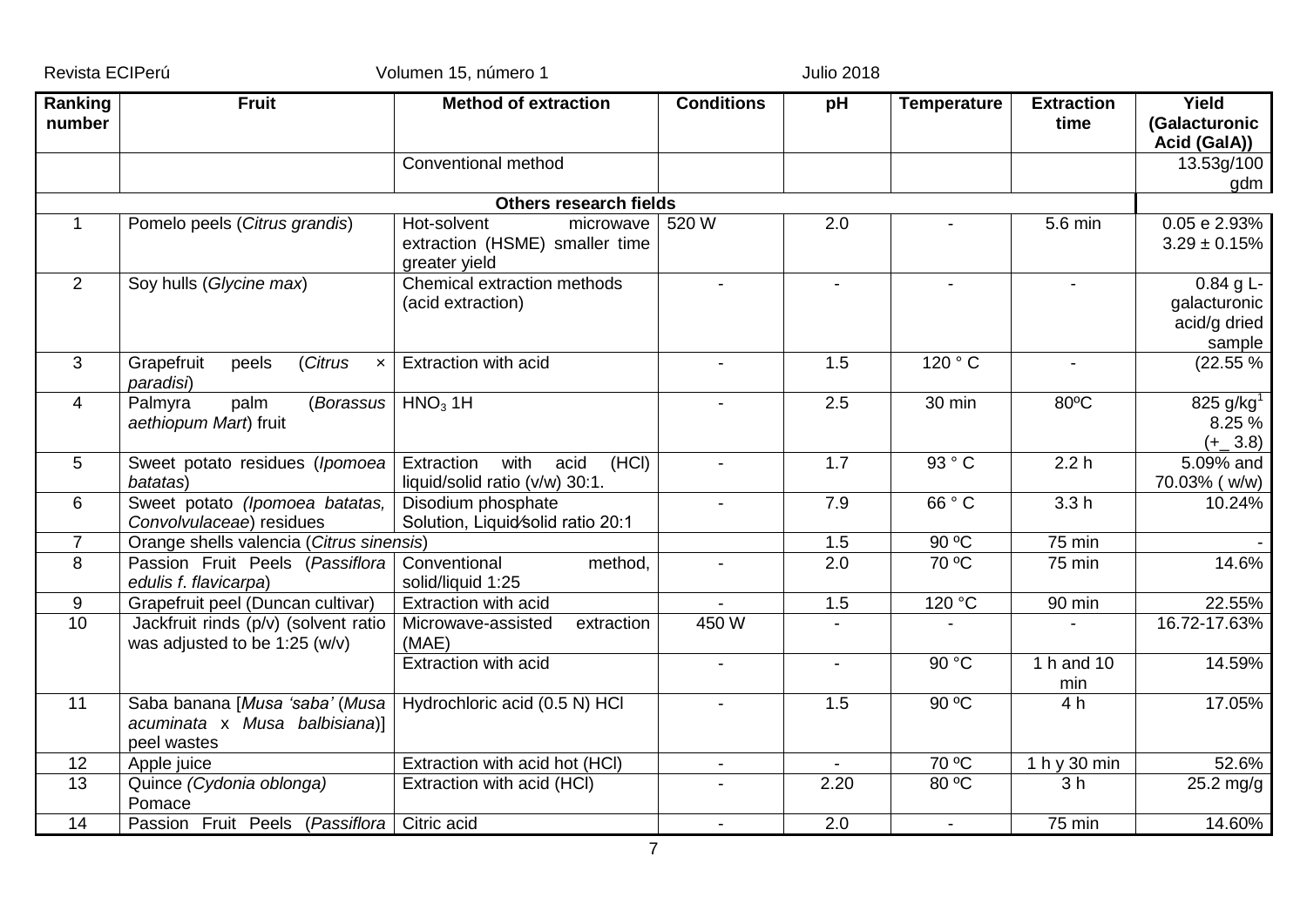| Revista ECIPerú |
|-----------------|
|-----------------|

Volumen 15, número 1 Julio 2018

| Ranking<br>number | <b>Fruit</b>                                     | <b>Method of extraction</b>                                                                                                                                                                                                                                                                                                          | <b>Conditions</b><br>pH<br><b>Temperature</b> |                |                |                  | Yield<br>(Galacturonic<br>Acid (GalA)) |
|-------------------|--------------------------------------------------|--------------------------------------------------------------------------------------------------------------------------------------------------------------------------------------------------------------------------------------------------------------------------------------------------------------------------------------|-----------------------------------------------|----------------|----------------|------------------|----------------------------------------|
|                   | edulis f. Flavicarpa)                            |                                                                                                                                                                                                                                                                                                                                      |                                               |                |                |                  |                                        |
| 15                | Jackfruit<br>(Artocarpus<br>heterophyllus) Waste | Sodium<br>hexametaphosphate/HCI                                                                                                                                                                                                                                                                                                      | $0.6$ g/3N                                    | $2.2 \pm 0.02$ | $80 \pm 5$ ° C | $15 \text{ min}$ | 15.14%                                 |
| 16                | Sugar beet pulp (Beta vulgaris)                  | Ultrasound-/microwave-assisted acid. Recovery<br>of pectin 636.20 kDa                                                                                                                                                                                                                                                                |                                               |                |                |                  | 26.16%                                 |
|                   | Uronic acid content                              | Microwaves. Solid-liquid 1:30                                                                                                                                                                                                                                                                                                        | 37 min                                        | 75.38%         |                |                  |                                        |
| 17                | (SBP)<br>(Beta  <br>Sugar beet pulp<br>vulgaris) | Compared with gum Arabic, the highest yield SBPP fraction had better<br>emulsifying activity, but poorer emulsion-stabilizing ability. Using subcritical<br>water combined with ultrasonic treatment 42.5 kDa average molecular weight<br>(AMW) were obtained from SBP when using distilled water with solid/liquid ratio<br>of 1:81 | 29.1%                                         |                |                |                  |                                        |

## *Source: the authors*

*Table 3: Number of Ranking [\(Methodiordinatio\)](http://reginapagani2011.wixsite.com/methodiordinatio), article authors published in the high impact Journals, according to country, number of citations, year of publication and its affiliation to the area of Engineering III (20 articles) and other areas (17)* 

| Ranking<br><b>Number</b> | Methodiordinatio | <b>References</b> | <b>Country</b> | Journal name                                                   | factor<br><b>Impact</b><br>2017 | <b>Citations</b> | <b>Publication</b><br>Year | Qualis         |
|--------------------------|------------------|-------------------|----------------|----------------------------------------------------------------|---------------------------------|------------------|----------------------------|----------------|
|                          | 100.00           | [26]              | India          | biological<br>International<br>journal<br>of<br>macromolecules | 3.138                           | 20               | 2015                       | A2             |
|                          | <b>Book</b>      | $[27]$            |                | $\blacksquare$                                                 |                                 |                  |                            |                |
| 3                        | 118.00           | $[18]$            | China          | Food chemistry                                                 | 4.052                           | 38               | 2015                       | A <sub>1</sub> |
|                          | 115.00           | $[28]$            | <b>Brazil</b>  | Food hydrocolloids                                             | 3.858                           | 49               | 2014                       | A <sub>1</sub> |
| 5                        | 88.00            | $[29]$            | Spain          | Agricultural<br>Food<br>of<br>Journal<br>and<br>Chemistry      | 2.857                           | 21               | 2014                       | A <sub>1</sub> |
| 6                        | 133.00           | [30]              | India          | Carbohydrate Polymers                                          | 4.219                           | 73               | 2013                       | A <sub>1</sub> |
|                          | 101.00           | $[31]$            | India          | journal<br>International<br>biological<br>0f<br>macromolecules | 3.138                           | 21               | 2015                       | A2             |
| 8                        | 90.00            | $[32]$            | Belgium        | Journal of Food Science                                        | 1.649                           | 90               | 2007                       | A2             |
| 9                        | 83.00            | $[33]$            | <b>Brazil</b>  | Journal of Food Engineering                                    | 0.712                           | 3                | 2015                       | A <sub>1</sub> |
| 10                       | 89.00            | $[34]$            | <b>Brazil</b>  | Journal of Food Science and Technology                         | 2.203                           | 9                | 2015                       | B <sub>1</sub> |
| 11                       | 85.00            | [35]              | India          | Journal of Food Science and Technology                         | 2.203                           | 5                | 2014                       | B <sub>1</sub> |
| 12                       | 38.00            | [36]              | Malaysia       | Journal of Food Science                                        | 1.649                           | 18               | 2009                       | A2             |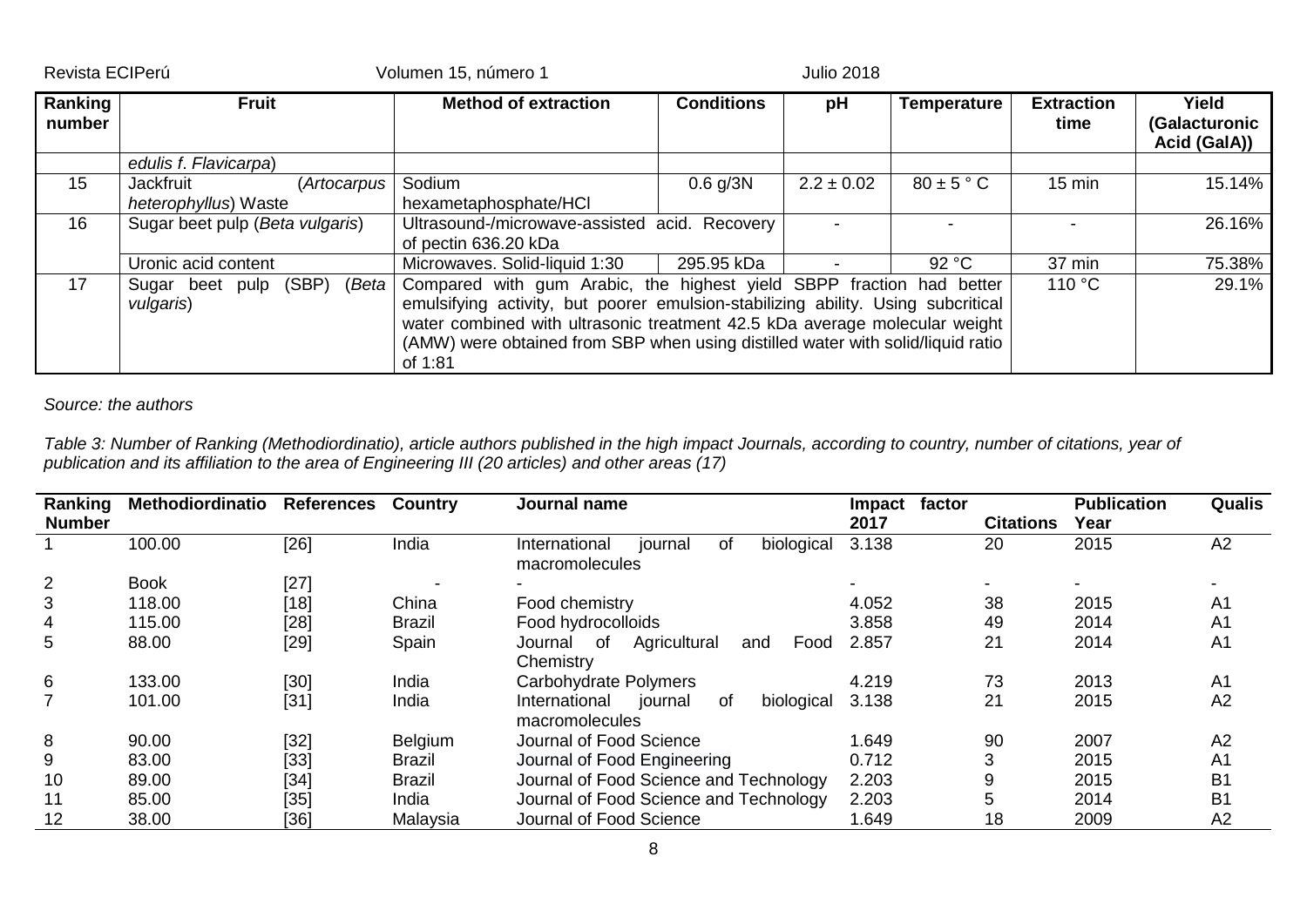| Revista ECIPerú |
|-----------------|
|-----------------|

Revista ECIPerú Volumen 15, número 1 Julio 2018

| Ranking<br><b>Number</b> | Methodiordinatio | <b>References Country</b> |               | Journal name                                                 | Impact factor<br>2017 |       | <b>Citations</b> | <b>Publication</b><br>Year | Qualis         |
|--------------------------|------------------|---------------------------|---------------|--------------------------------------------------------------|-----------------------|-------|------------------|----------------------------|----------------|
| 13                       | 37.00            | $[37]$                    | Italy         | International Journal of Food Science &<br>Technology        | 1.384                 |       | 17               | 2009                       | <b>B1</b>      |
| 14                       | 146.00           | $[38]$                    | <b>Brazil</b> | Brazilian Archives<br>Biology<br>of<br>Technology            | and 0.468             |       | 166              | 2005                       | <b>B2</b>      |
| 15                       | 34.00            | $[39]$                    | France        | International Journal of Food Science & 1.384<br>Technology  |                       |       | 14               | 2009                       | <b>B1</b>      |
| 16                       | 26.00            | $[25]$                    | Turkey        | Carbohydrate polymers                                        | 4.219                 |       | 114              | 1999                       | A <sub>1</sub> |
| 17                       | 153.00           | $[20]$                    | China         | Food hydrocolloids                                           | 4.090                 |       | 83               | 2014                       | A <sub>1</sub> |
| 18                       | 105.00           | $[40]$                    | China         | Food chemistry                                               | 4.052                 |       | 29               | 2015                       | A <sub>1</sub> |
| 19                       | 100.00           | $[41]$                    | Iran          | Chemical engineering and processing                          | 2.154                 |       |                  | 2017                       | A2             |
|                          |                  |                           |               | Other area of research                                       |                       |       |                  |                            |                |
|                          | 93.00            | $[42]$                    | China         | <b>LWT.Food Science and Technology</b>                       | 2.416                 |       | 3                | 2016                       | A <sub>1</sub> |
| $\overline{2}$           | 88.00            | $[43]$                    | <b>USA</b>    | <b>LWT.Food Science and Technology</b>                       | 2.416                 |       | 8                | 2015                       | A <sub>1</sub> |
| 3                        | 93.00            | $[44]$                    | EE.UU         | <b>LWT.Food Science and Technology</b>                       | 2.416                 |       | 3                | 2016                       | A <sub>1</sub> |
| 4                        | 80.00            | $[45]$                    | EE.UU         | <b>LWT.Food Science and Technology</b>                       | 2.416                 |       | 10               | 2015                       | A <sub>1</sub> |
| 5                        | 65.00            | $[21]$                    | China         | International Journal of Food Science<br>and Technology      | 1.504                 |       | 5                | 2013                       | C              |
| 6                        | 58.00            | $[46]$                    | China         | International Journal of Food Science &<br>Technology        | 1.504                 |       | 18               | 2011                       | C              |
| $\overline{7}$           | 92.00            | $[47]$                    | <b>Brazil</b> | Food and Bioprocess Technology                               | 2.571                 |       | $\overline{2}$   | 2016                       | A <sub>1</sub> |
| 8                        | 95.00            | $[48]$                    | Malaysia      | Agriculture and Agricultural Science<br>Procedia             |                       |       | 25               | 2014                       | С              |
| 9                        | 72.00            | $[14]$                    | Pakistan      | <b>Current Nutrition and Food Science</b>                    |                       |       | $\overline{2}$   | 2014                       | <b>B1</b>      |
| 10                       | 81.00            | $[49]$                    | Malaysia      |                                                              |                       |       | 11               | 2014                       | B <sub>1</sub> |
| 11                       | 85.00            | [50]                      | Malaysia      | International Food Research Journal                          |                       |       | 5                | 2015                       | B <sub>1</sub> |
| 12                       | 100.00           | $[51]$                    | Malaysia      | International Food Research Journal                          |                       |       | $\blacksquare$   | 2017                       | <b>B1</b>      |
| 13                       | 72.00            | $[52]$                    | Argentina     | Food Science and Technology International                    |                       | 1.222 | $\overline{2}$   | 2014                       | <b>B1</b>      |
| 14                       | 95.00            | [48]                      | Malaysia      |                                                              |                       |       | 25               | 2014                       | С              |
| 15                       | 76.00            | $[53]$                    | Bangladesh    | Agriculture and Agricultural Science Procedia                |                       |       | 6                | 2014                       | С              |
| 16                       | 84.00            | $[54]$                    | China         | Journal of Food Science and<br>International<br>Technology   |                       | 1.504 | 4                | 2015                       | $\mathsf C$    |
| 17                       | 81.00            | $[55]$                    | China         | Science<br>International<br>Journal<br>of Food<br>Technology | and 1.504             |       |                  | 2015                       | $\mathsf C$    |

*Source: the authors*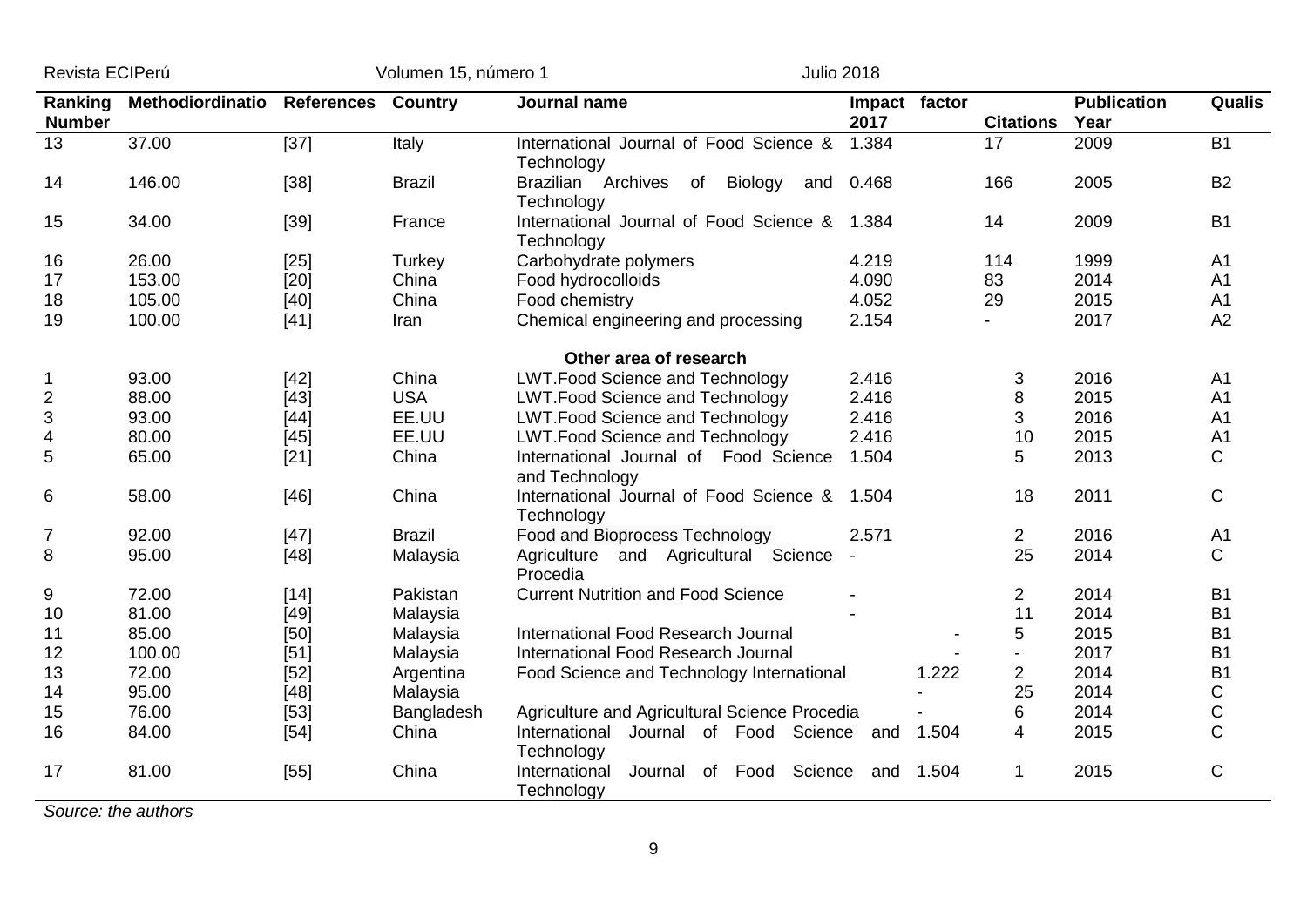*Table 4: Number of articles according to impact factor Journals selected*

| Journal identification                       |                         | Qualis         |
|----------------------------------------------|-------------------------|----------------|
| (Engineering III)                            | <b>Journal Amount</b>   |                |
| International journal of                     |                         | A2             |
| biological                                   |                         |                |
| macromolecules                               | $\overline{2}$          |                |
| Food chemistry                               | $\overline{2}$          | A1             |
| Food hydrocolloids                           | $\overline{2}$          | A <sub>1</sub> |
| Journal of Agricultural                      |                         | A1             |
| and Food Chemistry                           | 1                       |                |
| Carbohydrate Polymers                        | $\overline{\mathbf{c}}$ | A1             |
| Journal of Food Science                      | $\overline{2}$          | A2             |
| Journal of Food                              |                         | A <sub>1</sub> |
| Engineering                                  | 1                       |                |
| Journal of Food Science                      |                         | B1             |
| and Technology                               | 2                       |                |
| International Journal of                     |                         | B <sub>1</sub> |
| Food Science &                               |                         |                |
| Technology                                   | 3                       |                |
| <b>Brazilian Archives of</b>                 |                         | B <sub>2</sub> |
| <b>Biology and Technology</b>                | 1                       | A <sub>2</sub> |
| engineering<br>Chemical<br>and processing    | 1                       |                |
| <b>Total</b>                                 | 19                      |                |
|                                              |                         |                |
| <b>Outside Engineering</b>                   |                         |                |
| Ш                                            |                         |                |
| LWT - Food Science                           |                         | A <sub>1</sub> |
| and Technology                               | 4                       |                |
| International Journal of                     |                         | С              |
| Food<br>Science<br>and                       |                         |                |
| Technology                                   | 4                       |                |
| Food and<br><b>Bioprocess</b>                |                         | A1             |
| Technology                                   | 1                       |                |
| <b>Current Nutrition</b><br>and              | 1                       | B1             |
| <b>Food Science</b><br>International<br>Food |                         | B1             |
| <b>Research Journal</b>                      | 3                       |                |
| Food<br>Science<br>and                       |                         | <b>B1</b>      |
| Technology                                   |                         |                |
| International                                | 1                       |                |
| Agriculture<br>and                           |                         | С              |
| Agricultural<br>Science                      |                         |                |
| Procedia                                     | 3                       |                |
| Total                                        | 17                      |                |

*Source: the authors*







*Figure 2: Percentage of Journals found by research country*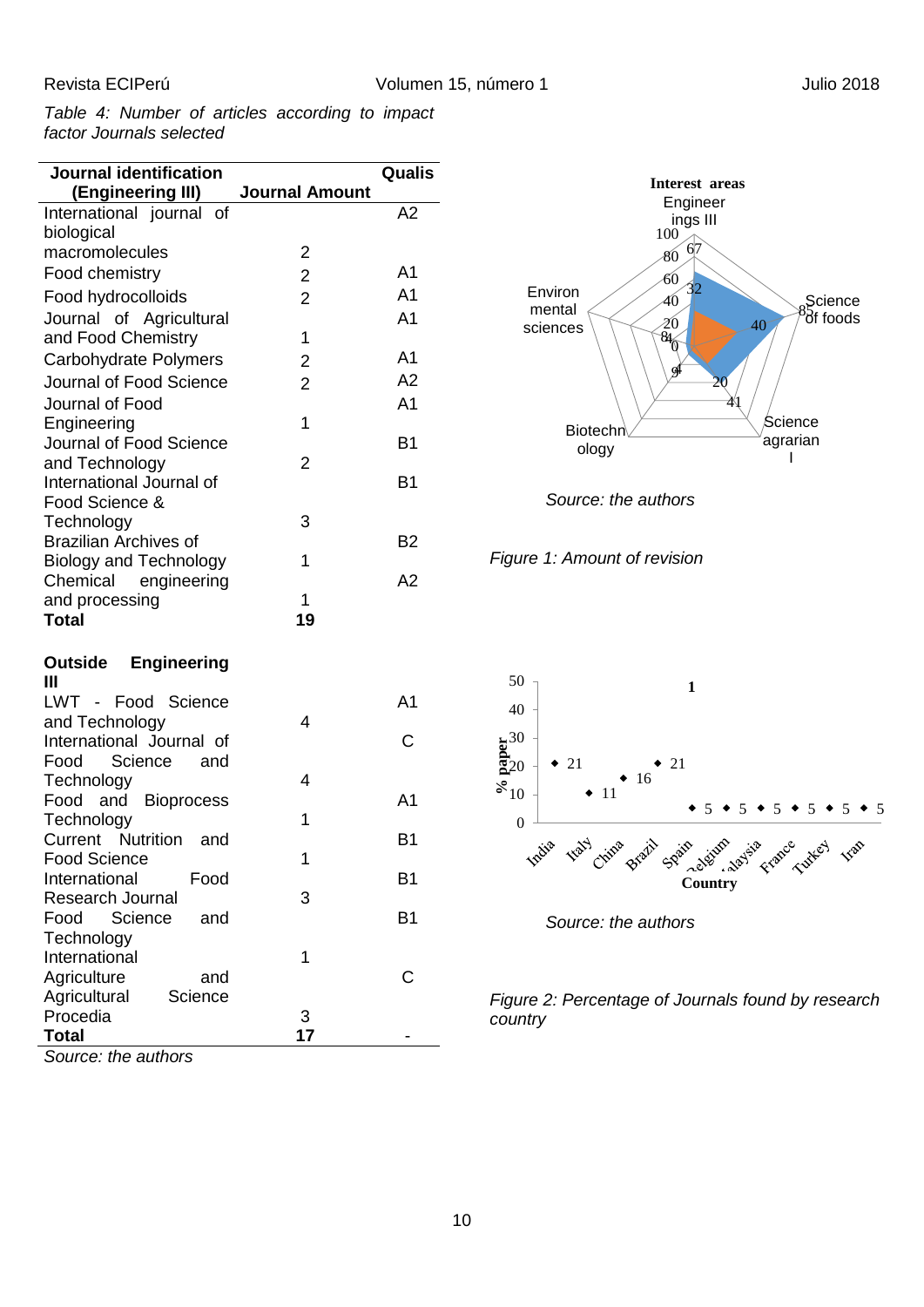

*Source: the authors*

*Figure 3: Journals found by year of publication*



*Source: the authors*

*Figure 4: Percentage of Journals by qualis pertaining to Engineering III*

According to Figure 2 and 4, we can deduce that the Journals were included from year 1995 to year 2017. Of them 16 % belong to *International Journal of Food Science & Technology*. 11 % for each one of the following Journals: *International Journal of Biological Macromolecules*, *Food chemistry*, *Food hydrocolloids*, *Carbohydrate polymers*, *Journal of food*, *Journal of Food Science and Technology*; in the same way for each one 5 % belong a *Journal of agricultural and food chemistry*, *Journal of food engineering*, *Brazilian archives of biology and technology* and *Chemical engineering and processing* (Figure 4).





*Figure 5: Journals found in other research areas*

Regarding to publications in other areas, 24 % belongs to *the Food Science and technology*, Journals of high impact A1 y 24 % in the *International Journal of Food Science and Technology* with impact factor C. The smaller number of found articles was in the Journals such as *Agriculture and Agricultural Science Procedia*, *International Food Research Journal*, *Food and Bioprocess Technology*, *Current Nutrition and Food Science, Food Science and Technology International* respectively as one is in the Figure (3, 4) and Figure 5.

## **5. Discussion**

The key to the knowledge transfer process is the assimilation of the results and the effects of the application [1] ensures that knowledge can share others that do not have "explicit (objective) and Tacitus (subjective) knowledge" [\[56\]](#page-13-16).

In this way, knowledge transfer takes place; in addition it is possible to distinguish by this method, the searches of traditional information, taking place an innovation when using the reference, with technological information software.

This paper demonstrates the search methodology with, case study of hydrocolloids (pectin). Waiting that it could be used as guide for others research as a method to search for information.

The "quails" as shown by the results tables are the quality classification and the impact factor of the Magazines; regarding the area of Engineering III in Brazil.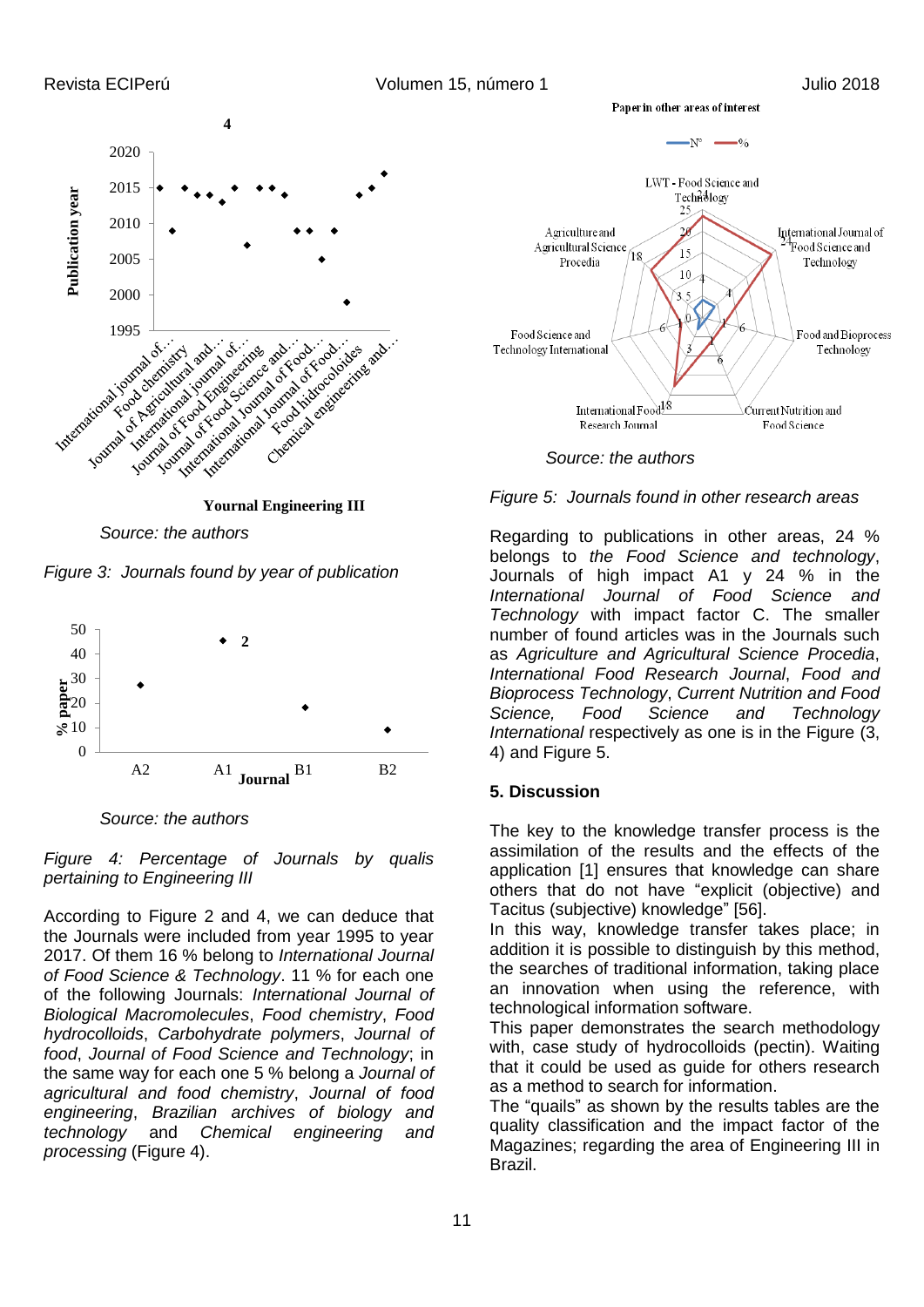The method ["Methodiordinatio"](http://reginapagani2011.wixsite.com/methodiordinatio) is an extraordinary methodology because it classifies the Journals according to their impact factor, year, number of citations and quails. This method saves time in making decision at the time of choosing the papers. On the other hand, bibliographic references were used, such as Zotero, EndNote, and JabRef, which helps to organize articles in the simplest way.

In this case study, diverse theories were found to discuss. During the life cycles of fruit, great coproducts are generated from agricultural processing. For example, in Brazil, 183.5 thousand tons metric of solid wastes are generated [\[57\]](#page-13-17). In the processing of fruits, a great amount of byproducts, especially seeds and rinds, are discarded in the environment causing organic contamination [24, [58\]](#page-13-18). An alternative to avoid this problem is to obtain pectin, but we can recognize that seeds have attributed beneficial properties to their possible content in compounds with high added value, especially bioactive isothiocyanates as well as phenolic compounds, that can be used for application in nutraceutical supplements, dietetic additives. It is possible to find new foods (texturizing additives) and pharmaceutical products in the food industry [\[58,](#page-13-18) [59\]](#page-13-19).

In this case study, papaya peel with microwaves extraction for 140 seconds obtained a yield of 25.41 % pectin [\[31\]](#page-12-14). In the same way, lemon rinds as a raw material in the extraction yield of HCL of 26.3±1.3 [\[37\]](#page-12-15).

The classic treatments (grinding, heating) and the different alternative treatments until now used in the industry to proceed easier extractions degrade and alter the structure of the pulp (cellular membranes and walls) uncontrollable, unfortunately, the flesh completely disorganized pulp loses its selectivity and becomes permeable not only for cellular compounds, but also for undesirable compounds (impurities) presents in the extract [\[58\]](#page-13-18).

Another new promising and effective technology for the pectin extraction is by means of the ultrasound method, using subcritical water have been performance values of yield 26.16% [\[54,](#page-13-20) [60\]](#page-13-21).

However, pectins are rich in galacturonic acid [\[61\]](#page-13-22), FAO and UE stipulate that pectins must consist of at least 65 % galacturonic acid in a dry and ash free of ashes.

Recovery and valuation of the crops, using technologies that include the reduction of losses to improve food security, maintain sustainability in agricultural practice with minimal environmental impact [\[45\]](#page-13-23).

## **6. Conclusions**

Since it has been described previously, a case study was carried out in the area of hydrocolloids with pectin using key words: *"Anthropotechnology, Knowledge management and innovation, technology transfer, pectin.* Search was made in the data bases *Scopus*, *CienceDirect* y *Web of Science*, with the methodology ["Methodiordinatio"](http://reginapagani2011.wixsite.com/methodiordinatio).

## **Limitations of the investigation**

With respect to the amplitude of consultations is it data bases.

## **Acknowledgements**

The authors are grateful to the UTFPR. Santos Pedraza Guevara, her Doctoral scholarship fellow by Organization of American States OEA – GCUB in Engineering of the Production, to the Research Group of Management of Agro-industrial Knowledge from UTFPR.

## **References**

- [1] M. Gilbert and M. Cordey-Hayes, *Technovation*, **16** (1996) 301-312.
- [2] M. H. Canteri-Schemin, H. C. R. Fertonani, N. Waszczynskyj and G. Wosiacki, *Brazilian Archives of Biology and Technology*, **48** (2005) 259-266.
- [3] J.-A. Johannessen, J. Olaisen and B. Olsen, *International journal of information management*, **21** (2001) 3-20.
- [4] M. J. Donate and J. D. S. de Pablo, *Journal of Business Research*, **68** (2015) 360-370.
- [5] R. N. Pagani, J. L. Kovaleski and L. M. Resende, *Scientometrics*, **105** (2015) 2109- 2135.
- [6] N. Shibata, Y. Kajikawa, Y. Takeda and K. Matsushima, *Technovation*, **28** (2008) 758- 775.
- [7] D. J. de Solla Price, *Technology and Culture*, 1965, 553-568.
- [8] J. D. Linton, Elsevier, 2007.
- [9] N. d. Santos, A. d. A. DUTRA, F. Fialho, R. Proença and C. Righi, *Curitiba: Gênesis*, 1997, 49-51.
- [10] A. Wisner, *Quand voyagent les usines: essai d'anthropotechnologie*, Syros, 1985.
- [11] R.-S. Chen and C.-H. Hsiang, *Information Sciences*, **177** (2007) 570-586.
- [12] H. M. Cooper, *Synthesizing research: A guide for literature reviews*, Sage, 1998.
- [13] A. Reisman, *Omega*, **33** (2005) 189-202.
- [14] A. Khan, M. Butt, M. Randhawa, R. Karim, M. Sultan and W. Ahmed, *International*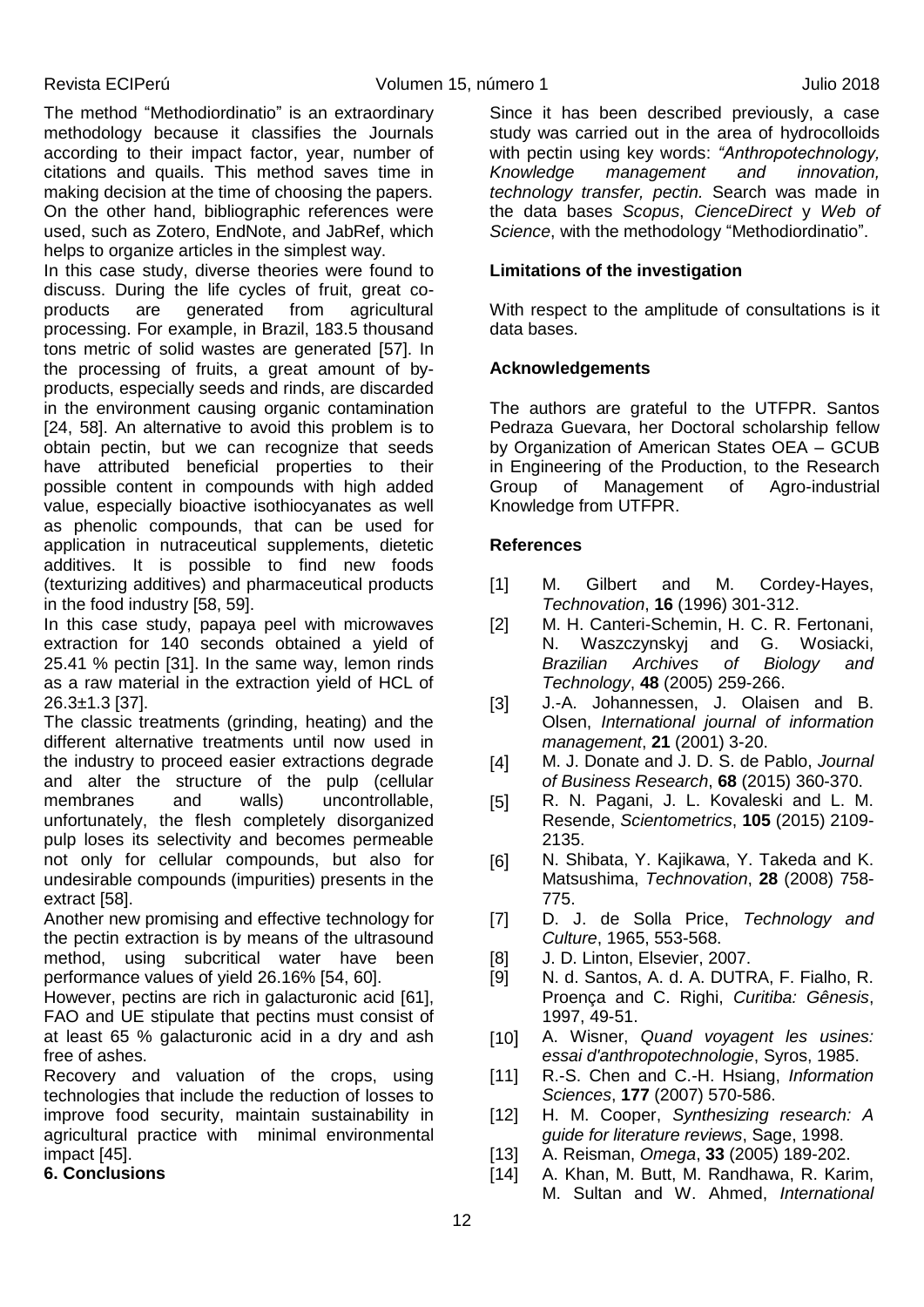*Food Research Journal*, **21** (2014).

- [15] S.-M. Tseng, *Expert systems with applications*, **35** (2008) 150-160.
- [16] H.-W. Kim, Y. J. Lee and Y. H. B. Kim, *LWT-Food Science and Technology*, **64** (2015) 1071-1077.
- [17] M. H. Canteri, L. Moreno, G. Wosiacki and A. d. P. Scheer, *Polímeros*, **22** (2012) 149- 157.
- [18] W. Wang, X. Ma, Y. Xu, Y. Cao, Z. Jiang, T. Ding, X. Ye and D. Liu, *Food chemistry*, **178** (2015) 106-114.
- <span id="page-12-0"></span>[19] B. B. Koubala, G. Kansci, C. Garnier, I. L. Mbome, S. Durand, J. F. Thibault and M. C. Ralet, *International journal of food science & technology*, **44** (2009) 1809-1817.
- <span id="page-12-1"></span>[20] X. Wang, Q. Chen and X. Lü, *Food Hydrocolloids*, **38** (2014) 129-137.
- <span id="page-12-2"></span>[21] Z. Yan- Yan, M. Tai- Hua and Z. Miao, *International Journal of Food Science & Technology*, **48** (2013) 778-785.
- [22] Q. Chen, Z. Hu, F. Y.-D. Yao and H. Liang, *LWT-Food Science and Technology*, **66** (2016), 538-545.
- <span id="page-12-3"></span>[23] L. R. Adetunji, A. Adekunle, V. Orsat and V. Raghavan, *Food Hydrocolloids*, **62** (2017) 239-250.
- <span id="page-12-4"></span>[24] B. B. Koubala, S. Christiaens, G. Kansci, A. M. Van Loey and M. E. Hendrickx, *Food research international*, **55** (2014) 215-221.
- <span id="page-12-5"></span>[25] F. Kar and N. Arslan, *Carbohydrate Polymers*, **40** (1999) 277-284.
- <span id="page-12-6"></span>[26] J. P. Maran, *International journal of biological macromolecules*, **73** (2015) 92- 98.
- [27] D. S. Robinson, *Bioquímica y valor nutritivo de los alimentos*, Editorial Acribia, SA, 1991.
- [28] F. L. Seixas, D. L. Fukuda, F. R. Turbiani, P. S. Garcia, L. d. O. Carmen, S. Jagadevan and M. L. Gimenes, *Food Hydrocolloids*, **38** (2014) 186-192.
- [29] B. n. Gómez, B. Gullón, C. Remoroza, H. A. Schols, J. C. Parajó and J. L. Alonso, *Journal of agricultural and food chemistry*, **62** (2014) 9769-9782.
- [30] J. P. Maran, V. Sivakumar, K. Thirugnanasambandham and R. Sridhar, *Carbohydrate polymers*, **97** (2013) 703- 709.
- <span id="page-12-14"></span>[31] J. P. Maran and K. A. Prakash, *International Journal of Biological Macromolecules*, 2015, **73**, 202-206.
- [32] H. Garna, N. Mabon, C. Robert, C. Cornet, K. Nott, H. Legros, B. Wathelet and M. Paquot, *J Food Sci*, **72** (2007) C001-009.
- <span id="page-12-8"></span><span id="page-12-7"></span>[33] K. Zanella and O. P. Taranto, *Journal of Food Engineering*, **166** (2015) 111-118.
- [34] S. S. Venzon, M. H. G. Canteri, D. Granato, B. D. Junior, G. M. Maciel, A. P. Stafussa and C. W. I. Haminiuk, *Journal of Food Science and Technology*, **52** (2015) 4102- 4112.
- [26] J. P. Maran, *International journal of biological macromolecules*, **73** (2015) 92- 98.
- [27] D. S. Robinson, *Bioquímica y valor nutritivo de los alimentos*, Editorial Acribia, SA, 1991.
- [28] F. L. Seixas, D. L. Fukuda, F. R. Turbiani, P. S. Garcia, L. d. O. Carmen, S. Jagadevan and M. L. Gimenes, *Food Hydrocolloids*, **38** (2014) 186-192.
- <span id="page-12-9"></span>[29] B. n. Gómez, B. Gullón, C. Remoroza, H. A. Schols, J. C. Parajó and J. L. Alonso, *Journal of agricultural and food chemistry*, **62** (2014) 9769-9782.
- <span id="page-12-10"></span>[30] J. P. Maran, V. Sivakumar, K. Thirugnanasambandham and R. Sridhar, *Carbohydrate polymers*, **97** (2013) 703- 709.
- <span id="page-12-11"></span>[31] J. P. Maran and K. A. Prakash, *International Journal of Biological Macromolecules*, 2015, **73**, 202-206.
- <span id="page-12-12"></span>[32] H. Garna, N. Mabon, C. Robert, C. Cornet, K. Nott, H. Legros, B. Wathelet and M. Paquot, *J Food Sci*, **72** (2007) C001-009.
- <span id="page-12-13"></span>[33] K. Zanella and O. P. Taranto, *Journal of Food Engineering*, **166** (2015) 111-118.
- [34] S. S. Venzon, M. H. G. Canteri, D. Granato, B. D. Junior, G. M. Maciel, A. P. Stafussa and C. W. I. Haminiuk, *Journal of Food Science and Technology*, **52** (2015) 4102- 4112.
- [35] M. Korish, *Journal of Food Science and Technology*, **52** (2015) 6061-6066.
- [36] W. W. Weng, A. A. F.M. and E. A. Mat, *Journal of Food Science*, **74** (2009) C637- C641.
- <span id="page-12-15"></span>[37] S. Maurizia, P. Monica, P. Maurizio, G. Samuele and F. Cristian, *International Journal of Food Science & Technology*, **44** (2009) 574-580.
- [38] M. H. Canteri-Schemin, H. C. R. Fertonani, N. Waszczynskyj and G. Wosiacki, *Brazilian Archives of Biology and Technology*, **48** (2005) 259-266.
- [39] K. B. Bargui, K. Germain, G. Catherine, M. I. Lape, D. Sylvie, T. Jean‐ François and R. Marie‐ Christine, *International Journal of Food Science & Technology*, **44** (2009) 1809-1817.